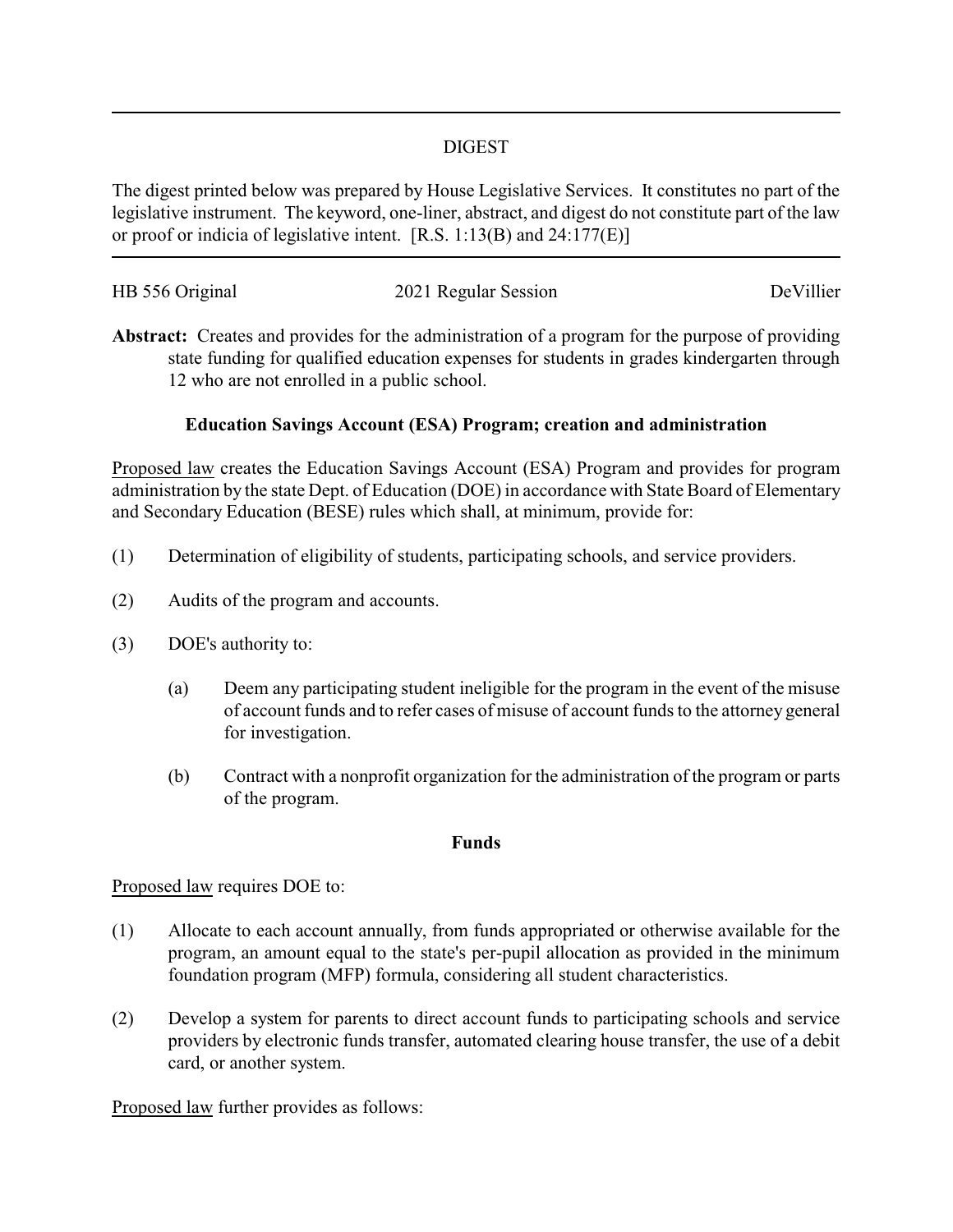- (1) Limits authorized use of funds to qualified education expenses.
- (2) Unused funds in an account, up to an amount not greater than 50% of the total funds deposited into the account for the current school year, shall remain in the account for the following school year.
- (3) The account shall be closed and the funds in the account shall be returned to the state general fund if a student is no longer eligible, if an account has been inactive for two consecutive years, or if a parent fails to comply with program requirements.

# **Eligibility; students**

Proposed law provides that a student shall be initially eligible for an account if he is eligible to enroll in kindergarten through 12th grade and meets all of the following criteria:

- (1) He meets at least one of these criteria:
	- (a) He has a parent or legal guardian who is an active duty military service member.
	- (b) During the previous school year, he was enrolled in a school that did not offer an option for students to receive 100% of instruction continuously in person for at least one semester.
	- (c) Pursuant to foster care placement through the Dept. of Children and Family Services, he is residing with a prospective permanent placement or has achieved permanency through adoption or permanent guardianship.
- (2) The student's parent submits an application for an ESA in accordance with program timelines.
- (3) The student's parent signs an agreement promising all of the following:
	- (a) To provide an education for the participating student in at least the subjects of English language arts, math, social studies, and science.
	- (b) Not to enroll the student in a public school while participating in the program.
	- (c) To use account funds only for qualified education expenses of the participating student.
	- (d) To comply with all program requirements.

Proposed law further provides that a participating student:

(1) Is eligible until he enrolls in a public school, he receives a high school diploma or its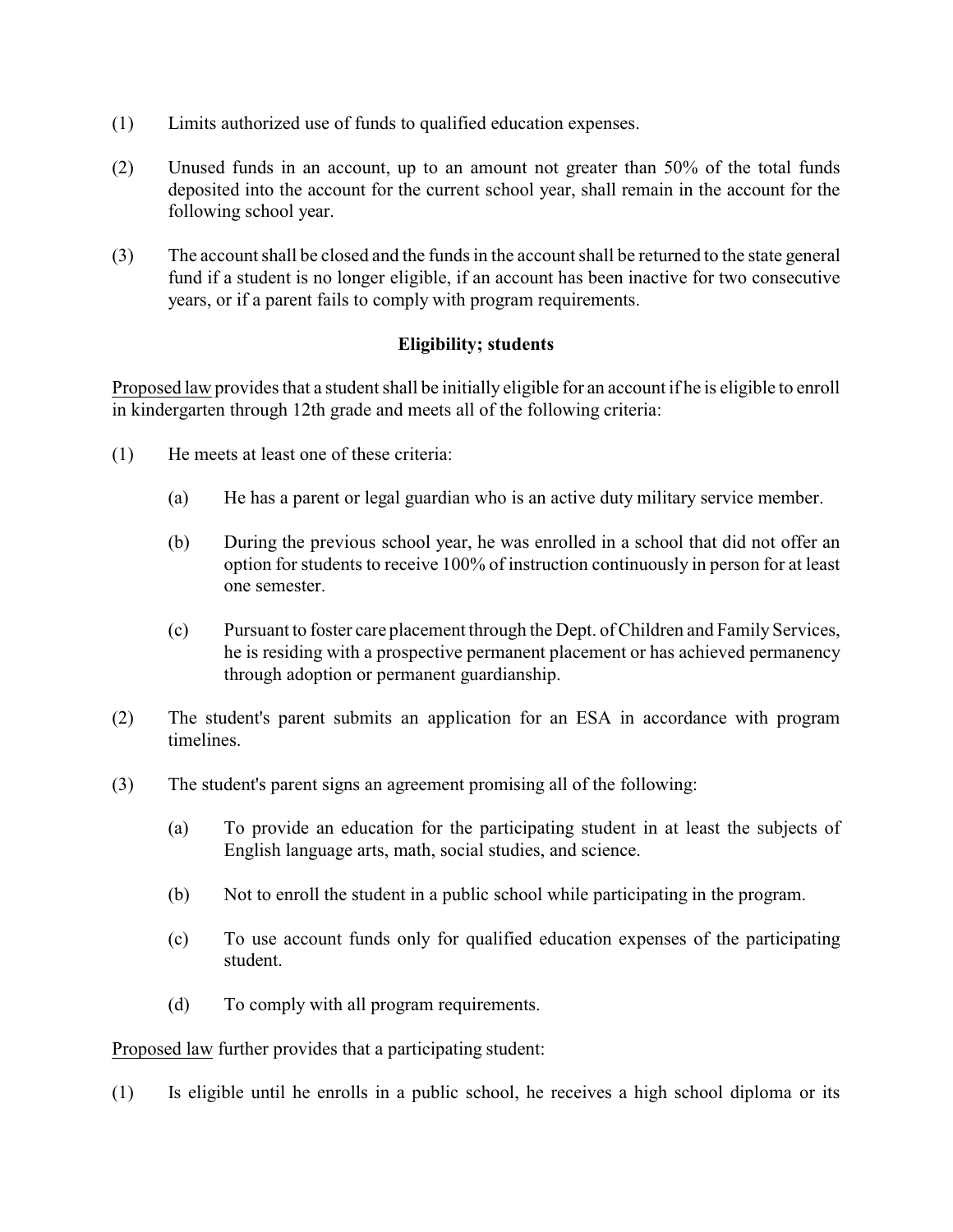equivalent, or his account is closed.

(2) Is prohibited from participating concurrently in the ESA program and the Course Choice Program, the Student Scholarships for Excellence Program, the School Choice Program for Certain Students with Exceptionalities, or the Tuition Donation Credit Program.

### **Students with exceptionalities**

Proposed law requires, if a student would have been entitled to special education services in his resident school system, his parent to acknowledge in writing that he agrees to accept only such services as are available to all students enrolled in the participating school. Requires participating schools to meet certain criteria to be eligible to offer such services.

#### **Eligibility; schools and service providers**

Proposed law provides to be eligible to participate in the program, a school shall meet all of the following criteria:

- (1) Be approved, provisionally approved, or probationally approved by BESE.
- (2) Comply with the criteria set forth in federal nondiscrimination requirements (Brumfield, et al. v. Dodd, et al. 425 F. Supp. 528).
- (3) Any other criteria set by BESE.

Proposed law requires BESE to set eligibility criteria for service providers and provides that to be eligible to participate in the program, both schools and service providers shall apply to DOE and, if determined to be eligible, accept ESA funds for providing services covered as qualified education expenses.

# **Testing**

Proposed law requires:

- (1) Participating schools to ensure that participating students are administered all examinations required pursuant to present law at the prescribed grade levels and that the results of such examinations are provided to parents.
- (2) DOE to develop a process for the annual administration of a nationally norm-referenced test or a statewide assessment and the collection of results for participating students not enrolled full time in a participating school.

# **Reporting**

Proposed law requires DOE, by April 30th annually, to submit to the House and Senate education committees and the Jt. Legislative Committee on the Budget regarding program implementation.